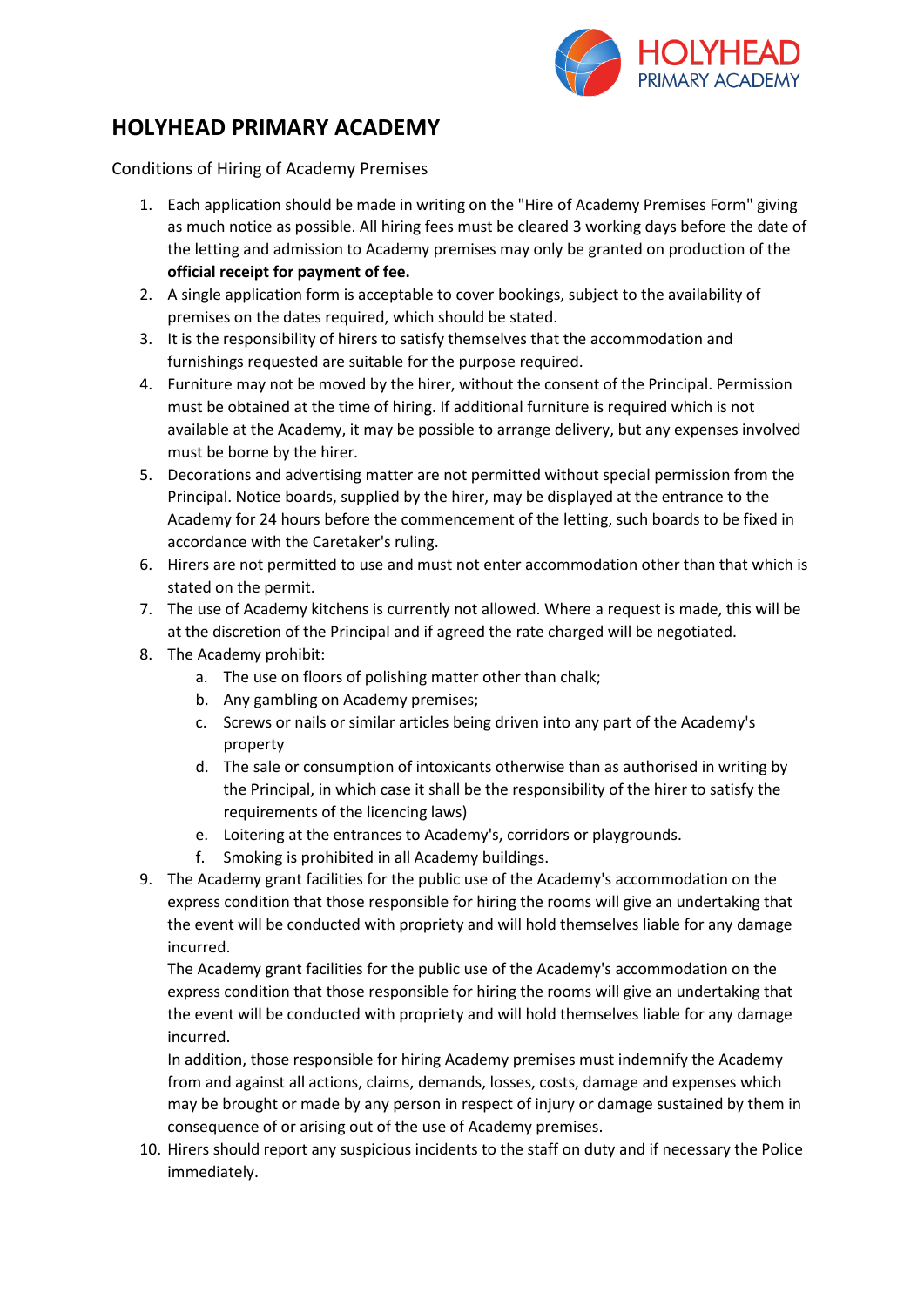

- 11. Rooms may be hired from 7.00 am but all lettings normally terminate so that the premises are vacated at 5.30 pm.
- 12. The Academy reserves the right to refuse or cancel a letting or close the facility at its discretion
- 13. Notification of any cancellation must be given by the hirer, in advance, to the Academy, [finance@hpa.shirelandcat.org.uk](mailto:finance@hpa.shirelandcat.org.uk)
- 14. Full Charges will still apply if the hire is cancelled with less than 6 working days.
- 15. All equipment brought into the Academy for the purpose of the letting must be removed immediately afterwards. Electrical equipment should not be used or Academy premises unless it has been PAT (Portable Appliance Testing) tested. Any items left or stored on the premises are done so at the owner's risk. The Academy cannot take responsibility.
- 16. Admission must be given to the Principal or his representative, or any representative of the Police or the Fire Service or the Trustees/Governing Body at any time during which the premises are open
- 17. The number of persons admitted to the premises must not be more than the building or part thereof can properly accommodate. The hirer is responsible for ensuring that any activity does not restrict the use of passages, staircases, exits, etc.
- 18. The persons responsible for the conduct of the event must take precautionary measures to avoid damage to Academy property. Parking facilities, where available, are at owner's risk and are free of charge.
- 19. Where the premises are used for a public performance the person hiring the Academy will be responsible for satisfying the requirements of licensing for stage plays.
- 20. Taking vehicles onto or parking on grassed areas is strictly forbidden. Parking must be in the designated areas only. Any damage will be charged to the hirer including cleaning and disposal of litter left behind.
- 21. The hirer must ensure, where he/she proposed to run an activity/club, the individual responsible must be fully qualified to teach and supervise the activity, will be in charge throughout the period of hire and he/she has completed checks to ensure all necessary DBS and insurance cover to lead on such activities are in place. The academy accepts no responsibility for any activity/club run by a hirer.
- 22. Any equipment or materials which may constitute a danger to the hirer, or other persons or the premises may not be brought into the Academy (e.g.inflammable or toxic materials, substances or equipment). Any equipment found to be faulty should be removed from use immediately and a member of the Academy site staff informed.
- 23. On entering the building the hirer must examine the Fire Regulations posted at the fire alarm point nearest to the accommodation to be used, and ensure that these are understood and where running an activity, all participants are fully aware of the nearest exit points. The hirer must take from Reception a copy of the Health and Safety requirements of the Academy and ensure these are fully understood and followed.
- 24. The hirer must take from Reception a copy of the Health and Safety requirements of the Academy and ensure these are fully understood and followed.

### **Duty staff are expressly instructed by the Academy to ensure that hirers observe the regulations set out above at all times.**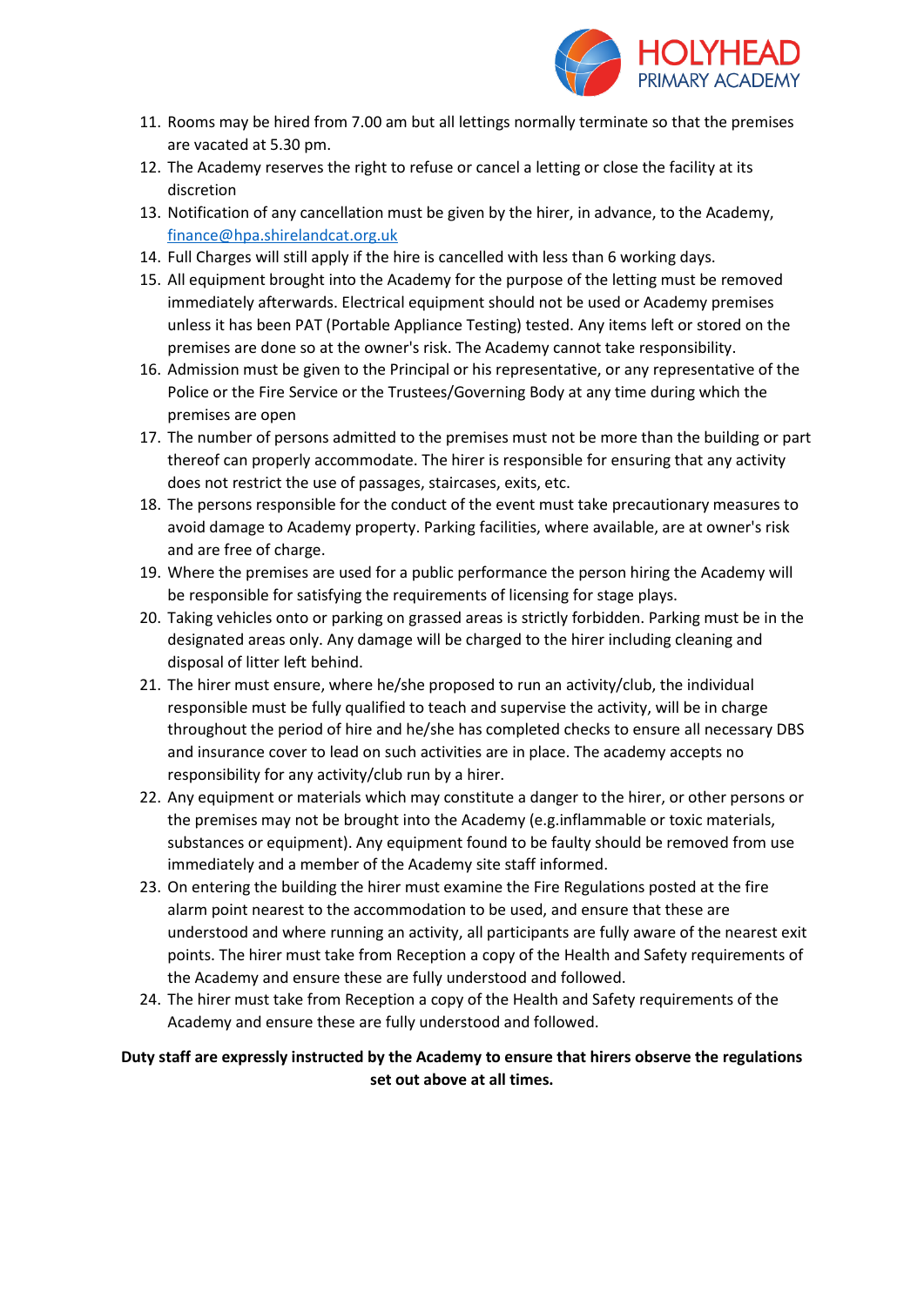

# Application for Hire of Academy Premises

# **Hire of Academy Premise Form**

#### **Section 1**

# **Applicants Details**

| Name                            |  |
|---------------------------------|--|
| <b>Company Name</b>             |  |
| Address                         |  |
| <b>Email Address</b>            |  |
| <b>Contact Telephone Number</b> |  |

#### **Lettings Details**

| <b>Booking Date</b>                                                                             |            |    |  |
|-------------------------------------------------------------------------------------------------|------------|----|--|
| <b>Booking Time</b>                                                                             |            |    |  |
| Anticipated number of attendees                                                                 |            |    |  |
| Do you wish to make multiple bookings?                                                          | <b>Yes</b> | No |  |
| If you would like to make multiple bookings for the same facility but on different dates please |            |    |  |
| also complete Section 3                                                                         |            |    |  |
| Please describe the Purpose for which you wish to use the facility:                             |            |    |  |
|                                                                                                 |            |    |  |
|                                                                                                 |            |    |  |
|                                                                                                 |            |    |  |
|                                                                                                 |            |    |  |
|                                                                                                 |            |    |  |
|                                                                                                 |            |    |  |

#### **Section 2**

| <b>SPORTS FACILITIES</b> | <b>Hourly Rates Peak</b> | Number of Hours | <b>Total Cost</b> |
|--------------------------|--------------------------|-----------------|-------------------|
| Sports Hall (Whole)      | £25                      |                 |                   |
| Muga (Full Pitch)        | £25                      |                 |                   |
| <b>Football Pitch</b>    | £25                      |                 |                   |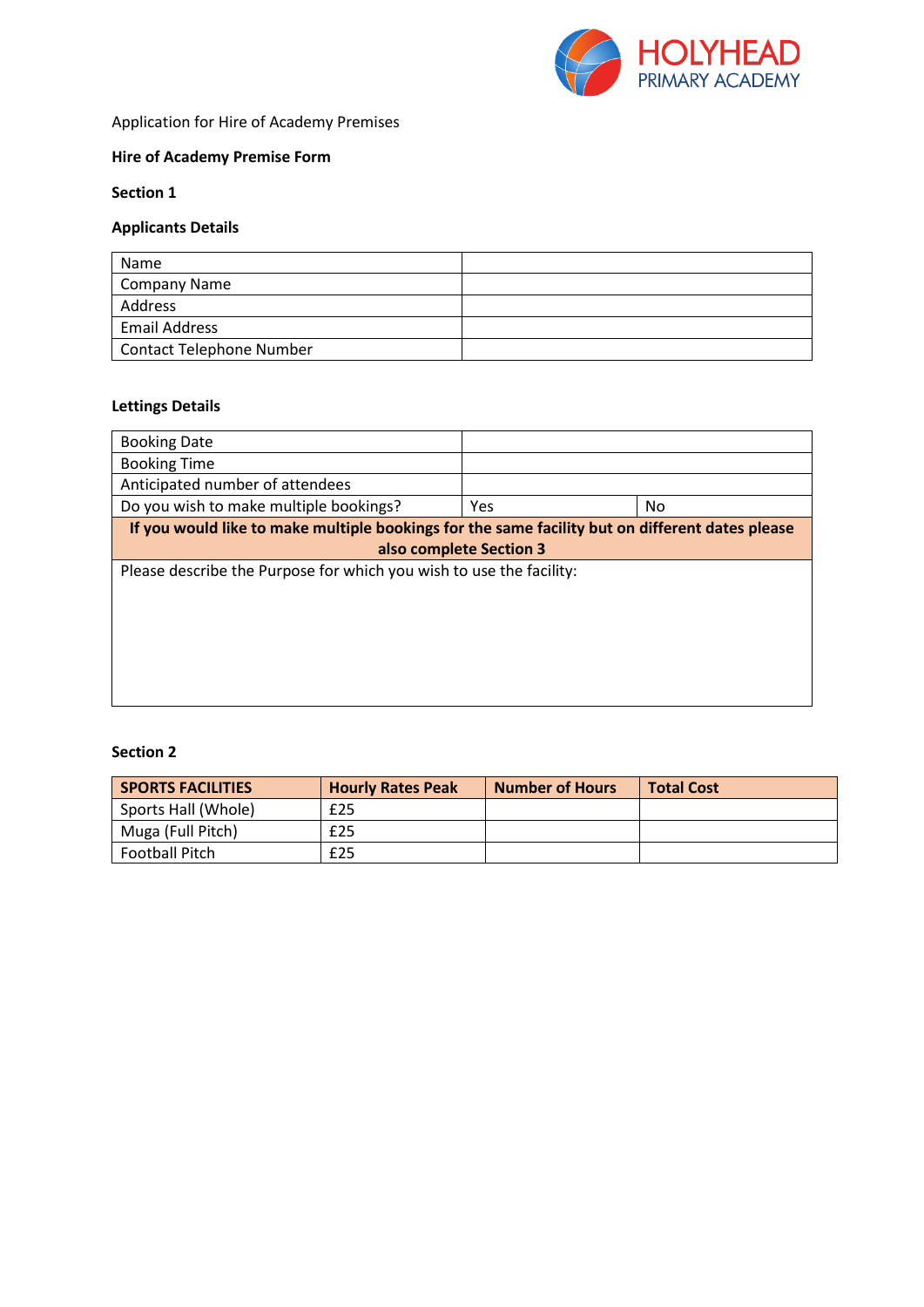

| <b>CONFERENCE</b>                                  | <b>DAILY RATE</b> |                                  | <b>PLEASE SELECT</b><br><b>FACILITY</b> |                        | <b>TOTAL COST OF FACILITY</b> |
|----------------------------------------------------|-------------------|----------------------------------|-----------------------------------------|------------------------|-------------------------------|
| The Hub (up to 30                                  |                   | £300                             |                                         |                        |                               |
| people) Full Day                                   |                   |                                  |                                         |                        |                               |
| The Hub (up to 30                                  |                   | £175                             |                                         |                        |                               |
| people) Half Day                                   |                   |                                  |                                         |                        |                               |
| <b>DELEGATES -</b>                                 |                   | <b>Cost Per Delegate</b>         |                                         | <b>Total Number of</b> | <b>Total Cost</b>             |
| <b>CATERING</b>                                    |                   |                                  |                                         | <b>Delegates</b>       |                               |
| Per Delegate Cost -                                |                   | Price on Request                 |                                         |                        |                               |
| <b>Catering</b>                                    |                   |                                  |                                         |                        |                               |
|                                                    |                   |                                  |                                         |                        |                               |
|                                                    |                   | ALL CHARGES ARE EXCLUSIVE OF VAT |                                         |                        |                               |
| <b>Total cost for booking</b>                      |                   |                                  |                                         |                        |                               |
| Please list other dates in Section 3               |                   |                                  |                                         |                        |                               |
| Number of days you require this booking            |                   |                                  |                                         |                        |                               |
| <b>TOTAL COST (Excluding VAT)</b>                  |                   |                                  |                                         |                        |                               |
| VAT @ 20%                                          |                   |                                  |                                         |                        |                               |
| Concessions - Only applicable to peak rate         |                   |                                  |                                         | <b>APPLICABLE</b>      | <b>DISCOUNT</b>               |
| <b>CONCESSIONS MUST BE AGREED PRIOR TO PAYMENT</b> |                   |                                  |                                         |                        |                               |
| Any affiliation to the Academy                     |                   | 50%                              |                                         |                        |                               |
| <b>Member of Staff</b>                             |                   | 50%                              |                                         |                        |                               |
| <b>Academy Family Activities</b>                   |                   | Free                             |                                         |                        |                               |
| 10 Week Block Bookings                             |                   | <b>VAT Not Applicable</b>        |                                         |                        |                               |
| <b>Multiple Bookings</b>                           |                   | <b>Agreed Discretionary</b>      |                                         |                        |                               |
|                                                    | Discount          |                                  |                                         |                        |                               |
| <b>TOTAL COST</b>                                  |                   |                                  |                                         | £                      |                               |
|                                                    |                   |                                  |                                         |                        |                               |
|                                                    |                   |                                  |                                         |                        |                               |

#### **PAYMENT OPTIONS**

| Total fee payable: |  |
|--------------------|--|
|                    |  |
|                    |  |
|                    |  |
|                    |  |
|                    |  |
|                    |  |

| <b>DATES</b> |  |  |
|--------------|--|--|
|              |  |  |
|              |  |  |
|              |  |  |
|              |  |  |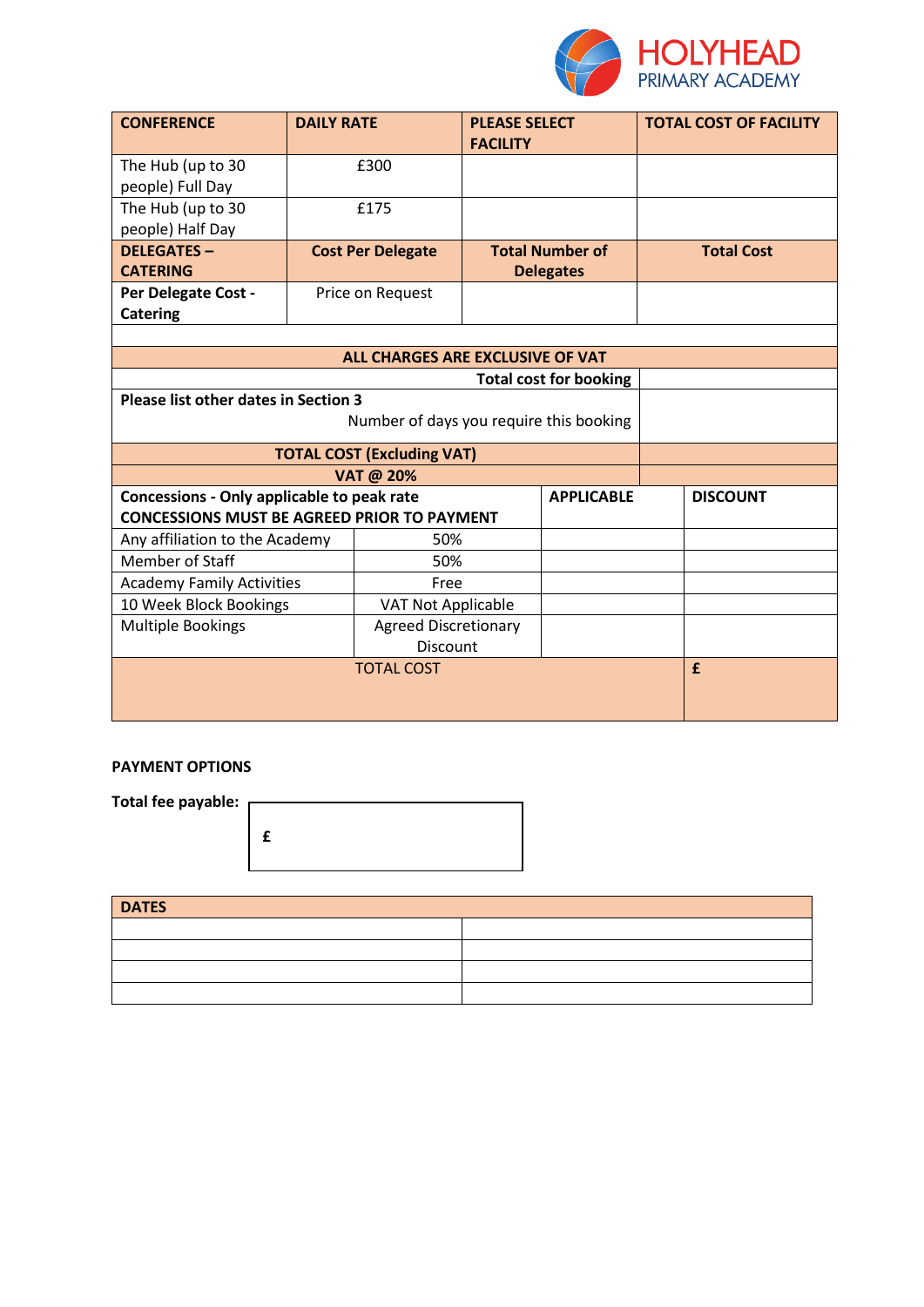

#### **Please select one of the following payment options.**



#### **Cash Payment**

For cash payments please pay at reception prior to the booking date. You will be given a receipt of which you will be required to present to the site team on your arrival on the day of hire.



### **BACS Payment**

To make a direct BACS Payment please call the Finance Department at the Academy

#### **If you would like to pay in instalments, please contact the Academy to discuss this option.**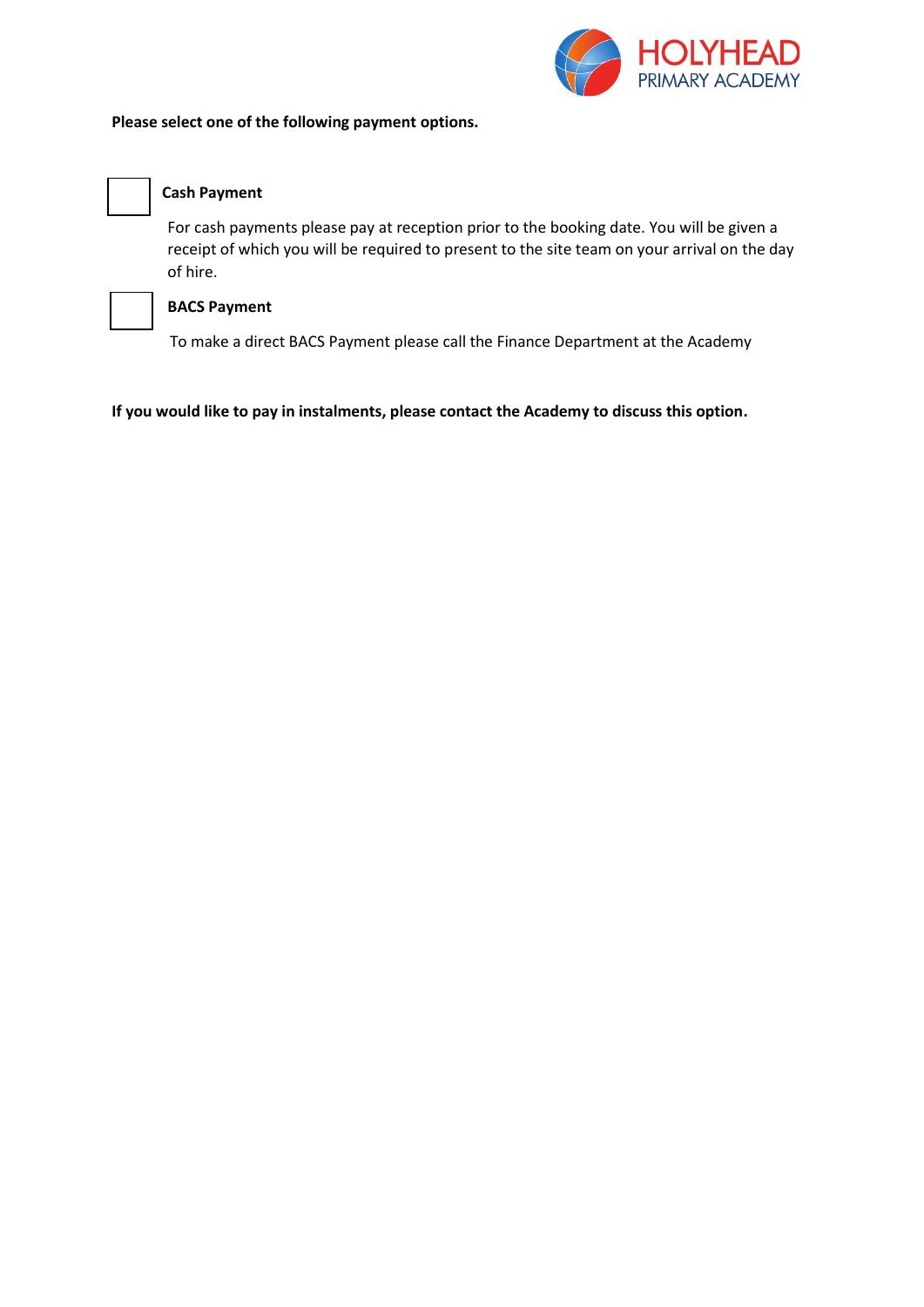

### **Section 5**

### **DECLARATION AND SIGN**

In consideration of this application being granted. I agree to pay the Academy on demand, hiring fees in accordance with the Schedule of Charges and Conditions for Hire of Academy premises, a copy of which has been supplied to me, and I undertake to comply with such regulations

I confirm that I am over the age of 18 years old and also certify that all adults working with children and vulnerable adults have had the necessary DBS checks and all insurance and coaching certificates are in place.

| Print Name |  |
|------------|--|
| Signature  |  |
| Date       |  |

#### **Section 6 - FOR OFFICE USE ONLY**

| <b>Booking Reference Number</b> |  |
|---------------------------------|--|
|                                 |  |